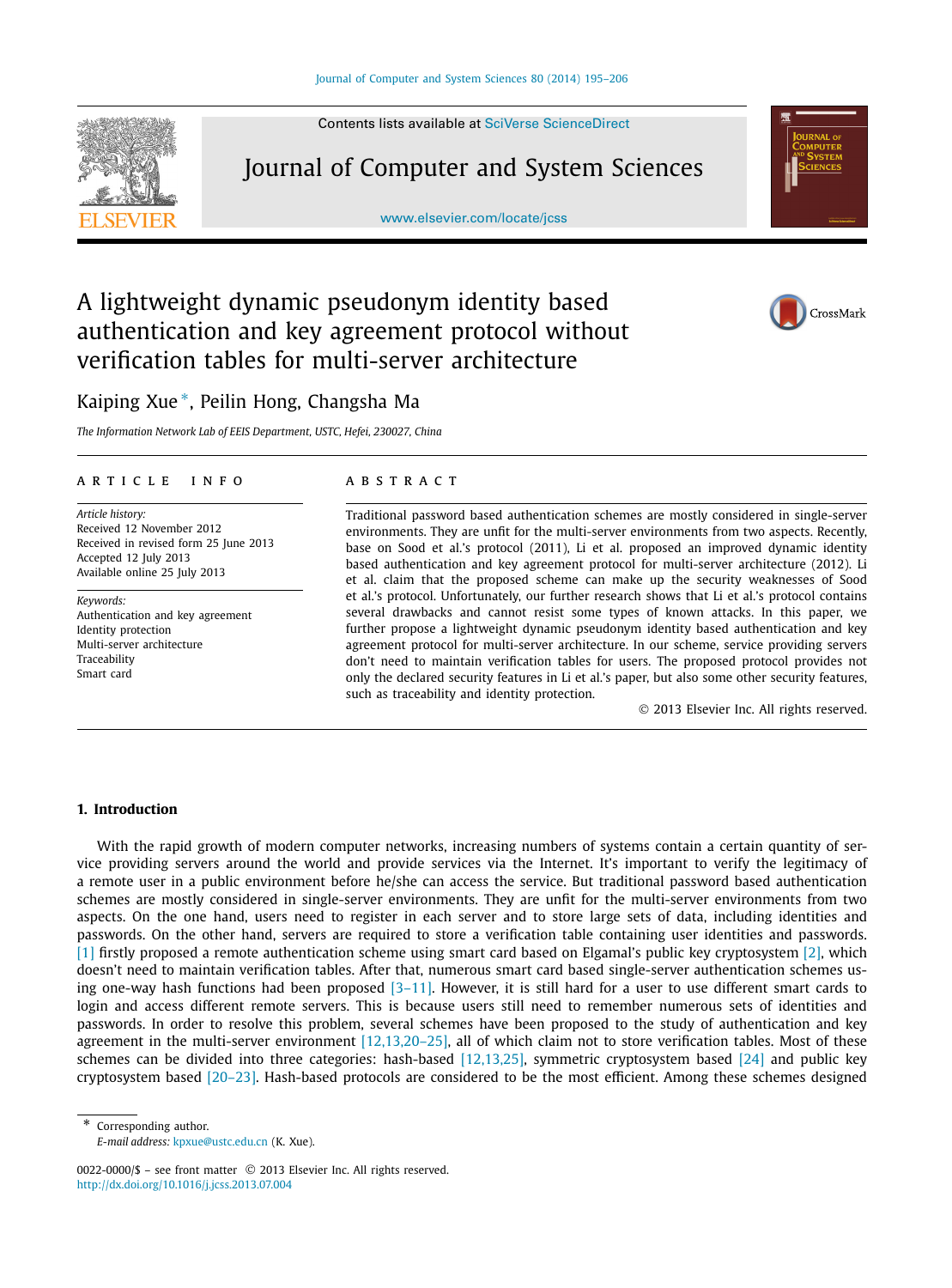| Notations used in Li et al.'s paper. |                                                            |  |  |
|--------------------------------------|------------------------------------------------------------|--|--|
| $U_i$                                | a user                                                     |  |  |
| $S_i$                                | a service providing server                                 |  |  |
| CS                                   | the control server                                         |  |  |
| $ID_i$                               | the identity of $U_i$                                      |  |  |
| SID <sub>i</sub>                     | the identity of $S_i$                                      |  |  |
| x                                    | the master secret key                                      |  |  |
| y                                    | the secret number                                          |  |  |
| h                                    | a random number chosen by the user for registration        |  |  |
| CID <sub>i</sub>                     | the dynamic identity generated by $U_i$ for authentication |  |  |
| SΚ                                   | session key shared among the user, the server and CS       |  |  |
| $N_{i1}$ , $N_{i2}$ , $N_{i3}$       | random numbers chosen by $U_i$ , $S_i$ and CS              |  |  |
| $h(\cdot)$                           | a one-way hash function                                    |  |  |
| ⊕                                    | the bitwise XOR operation                                  |  |  |
|                                      | the bitwise concatenation operation                        |  |  |

for the multi-server environment, in [\[12\],](#page-11-0) Hsiang and Shih proposed a dynamic identity and one-way hash-based remote user authentication protocol for multi-server architecture without a verification table. However, in 2011, Sood et al. [\[13\]](#page-11-0) pointed that Hsiang and Shih's protocol cannot resist many types of security attacks, such as replay attack, impersonation attack and stolen smart card attack. Then Sood et al. proposed an improved scheme which is claimed to achieve user anonymity and resist different types of common security attacks. Recently, in [\[25\],](#page-11-0) Li et al. found that Sood et al.'s protocol is still vulnerable to some types of known attacks, such as replay attack, stolen smart card attack and so on. Also the mutual authentication and key agreement phase of Sood et al.'s protocol cannot be successfully finished within some specific scenes. Furthermore, in [\[25\],](#page-11-0) they proposed an improved dynamic identity based authentication and key agreement protocol for multi-server architecture, which is claimed to remove the aforementioned weaknesses of Sood et al.'s protocol. Unfortunately, our further research shows that Li et al.'s protocol contains several drawbacks and cannot resist some types of known attacks, such as leak-of-verifier attack, stolen smart card attack, eavesdropping attack, replay attack, Denial-of-Service attack and forgery attack and so on.

Meanwhile, identity protection is considered to be important for authentication and key agreement protocol design in single-server and multi-server architectures. Some existed researches adopt pseudonym [\[14\]](#page-11-0) and dynamic identity [\[15,16\]](#page-11-0) technologies to hide users' real identities. [\[12,13,25\]](#page-11-0) also use dynamic identity technology to provide user anonymity, but the above discussion reveals that there are some security flaws of these schemes. Furthermore, they haven't provided traceability while providing user anonymity. Usually, there are conflicts between the anonymity and traceability objectives [\[17,18\],](#page-11-0) which need to be well addressed. [\[12,13,25\]](#page-11-0) don't provide the function of traceability while providing user anonymity. [\[19\]](#page-11-0) proposes a scheme and claims that the scheme can provide the functions of traceability and anonymity simultaneously. But the pseudonym used in this scheme is fixed and can be considered as a user's another identity.

The rest of this paper is organized as follows: Section 2 gives the overview of Li et al.'s protocol; Section [3](#page-3-0) points out the security weaknesses of the protocol in details. Section [4](#page-5-0) gives our proposed protocol. Security and performance analysis of our proposed protocol is given in Section [5](#page-8-0) and Section [6.](#page-9-0) At last, Section [7](#page-10-0) presents the overall conclusion.

# **2. Overview of Li et al.'s protocol**

In this section, we give the overview of Li et al.'s proposed protocol, which is an enhanced scheme based on Sood et al.'s protocol. We firstly summarize the notations used throughout Li et al.'s paper in Table 1. Li et al.'s protocol involves 3 kinds of participants: users (taking  $U_i$  for example), service providing servers (taking  $S_i$  for example), and the control server (*CS*). *CS* is a trusted third party (TTP) responsible for the registration and authentication of the users and the service providing servers. CS firstly chooses two security elements x and y. In the registration phase, S<sub>i</sub> obtains  $h(SID_i||y)$  and  $h(x||y)$  from CS via a secure channel.  $U_i$  randomly selects a number *b*, and computes  $A_i = h(b||P_i)$ , where  $P_i$  is  $U_i$ 's password. After the initialization and the registration phases, *Ui* can get a smart card from *CS* via a secure channel. The following elements,  $h(\cdot)$ ,  $h(\nu)$  and *b* are stored in the smart card for the user  $U_i$ :

$$
C_i = h\big( ID_i || h(y) || A_i \big)
$$
  
\n
$$
D_i = B_i \oplus h\big( ID_i || A_i \big) = h\big( ID_i || x \big) \oplus h\big( ID_i || A_i \big)
$$
  
\n
$$
E_i = B_i \oplus h\big( y || x \big) = h\big( ID_i || x \big) \oplus h\big( y || x \big)
$$
\n(1)

In  $U_i$ 's login phase,  $U_i$  inserts his smart card into a terminal and inputs his identity  $ID_i$  and password  $P_i$ , then computes  $A_i^* = h(b||P_i)$  and  $C_i^* = h(ID_i||h(y)||A_i^*)$ . If  $C_i^*$  is equal to the stored  $C_i$ ,  $U_i$  is considered as a legitimate user. Else, the terminal rejects  $U_i$ 's login request. After the verification, the authentication and key agreement phase takes place among  $U_i$ ,  $S_i$  and *CS*, as depicted in [Fig. 1.](#page-2-0) We introduce them as follows:

**Table 1**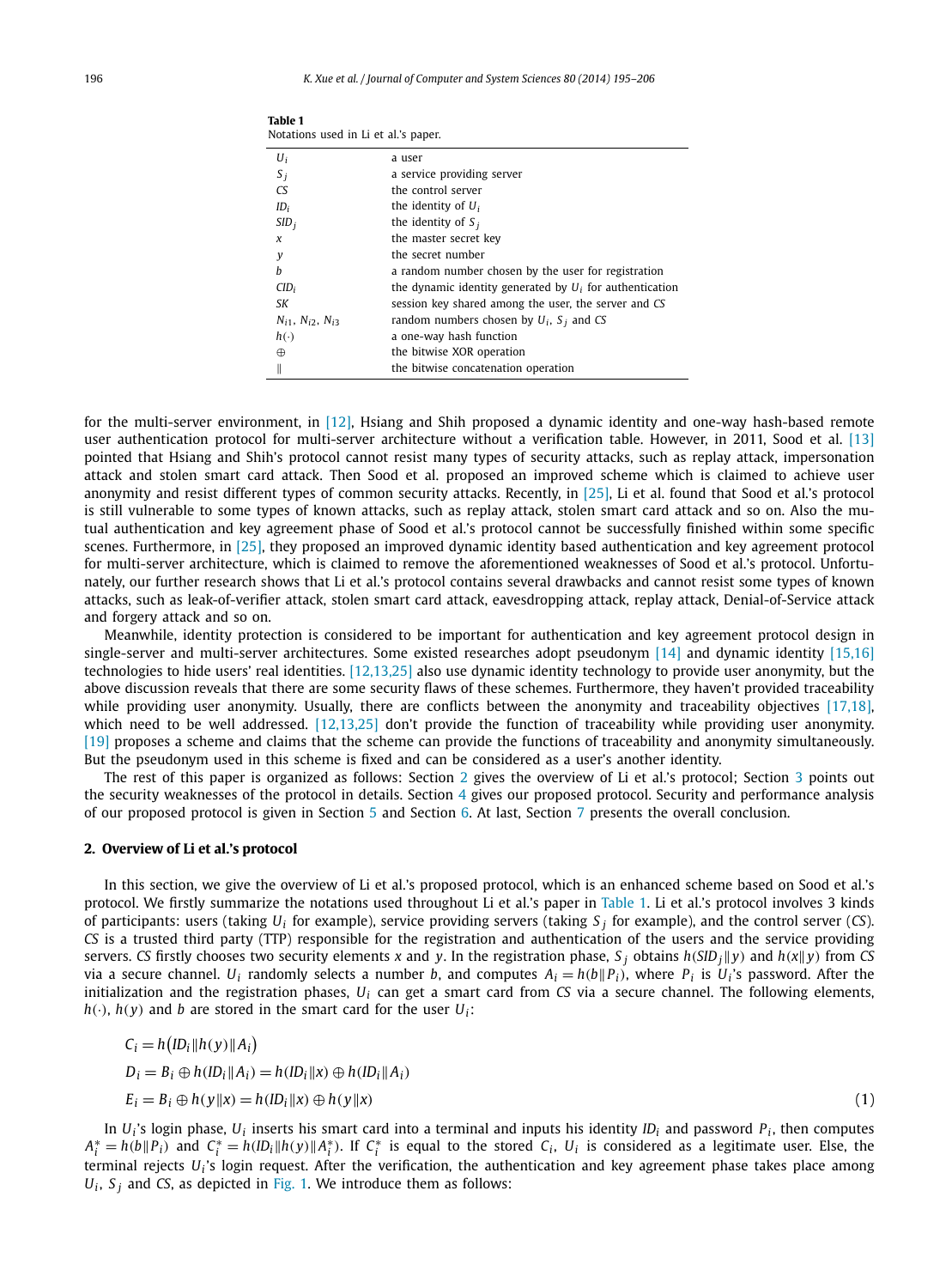<span id="page-2-0"></span>

Fig. 1. Demonstration of registration, authentication and key agreement phases of Li et al.'s protocol.

Step 1: 
$$
^1 U_i \rightarrow S_j
$$
:  $\{F_i, G_i, P_{ij}, CID_i\}$ .

*U<sub>i</sub>* computes  $B_i = D_i \oplus h (|D_i||A_i)$  and generates a random number  $N_{i1}$ . Then  $U_i$  computes  $F_i$ ,  $G_i$ ,  $P_{ij}$ ,  $CID_i$  as follows:

$$
F_i = h(y) \oplus N_{i1}
$$
  
\n
$$
G_i = h(B_i || A_i || N_{i1})
$$
  
\n
$$
P_{ij} = E_i \oplus h(h(y) || N_{i1} || SID_j)
$$
  
\n
$$
CID_i = A_i \oplus h(B_i || F_i || N_{i1})
$$
\n(2)

Then,  $U_i$  sends  $\{F_i, G_i, P_{ij}, CID_i\}$  to  $S_j$  over a public channel.

 $Step 2: S_j \rightarrow CS: \{F_i, G_i, P_{ij}, CID_i, SID_j, K_i, M_i\}.$ 

After receiving the message from  $U_i$ , the server  $S_i$  randomly selects a number  $N_{i2}$  and computes  $K_i$ ,  $M_i$  as follows:

$$
K_i = h(SID_j || y) \oplus N_{i2}
$$
  
\n
$$
M_i = h(h(x || y) || N_{i2})
$$
\n(3)

Then  $S_j$  sends  $\{F_i, G_i, P_{ij}, CID_i, SID_j, K_i, M_i\}$  to *CS* over the public channel.  $Step 3: CS \rightarrow S_i: \{Q_i, R_i, V_i, T_i\}.$ 

After receiving the message from  $S_i$ , CS gets  $N_{i2} = K_i \oplus h(SID_i||y)$  and  $M^* = h(h(x||y)||N_{i2})$ . Then CS verifies whether *<sup>M</sup>*<sup>∗</sup> is equal to the received *Mi* . If not, *CS* terminates the session; Else, the legitimacy of *<sup>S</sup> <sup>j</sup>* is verified by *CS*. After that, *CS* computes the following elements:

$$
N_{i1} = F_i \oplus h(y)
$$
  
\n
$$
B_i = P_{ij} \oplus h(h(y) \| N_{i1} \| SID_j) \oplus h(y \| x)
$$
  
\n
$$
A_i = CID_i \oplus h(B_i \| F_i \| N_{i1})
$$
  
\n
$$
G_i^* = h(B_i \| A_i \| N_{i1})
$$
\n(4)

Then *CS* verifies whether *<sup>G</sup>*<sup>∗</sup> is equal to the received *Gi* . If not, *CS* terminates the session; Else, the legitimacy of *Ui* is verified by *CS*. *CS* randomly selects a number  $N_{i3}$ , and computes the following elements:

$$
Q_i = N_{i1} \oplus N_{i3} \oplus h(SID_j||N_{i2})
$$
  
\n
$$
R_i = h(A_i||B_i) \oplus h(N_{i1} \oplus N_{i2} \oplus N_{i3})
$$
  
\n
$$
V_i = h(h(A_i||B_i)||h(N_{i1} \oplus N_{i2} \oplus N_{i3}))
$$
  
\n
$$
T_i = N_{i2} \oplus N_{i3} \oplus h(A_i||B_i||N_{n1})
$$
\n(5)

Then *CS* sends  $\{Q_i, R_i, V_i, T_i\}$  to  $S_i$  over a public channel.

 $1$  In the description of [\[25\],](#page-11-0) except for sending the message, this step is included in the login step.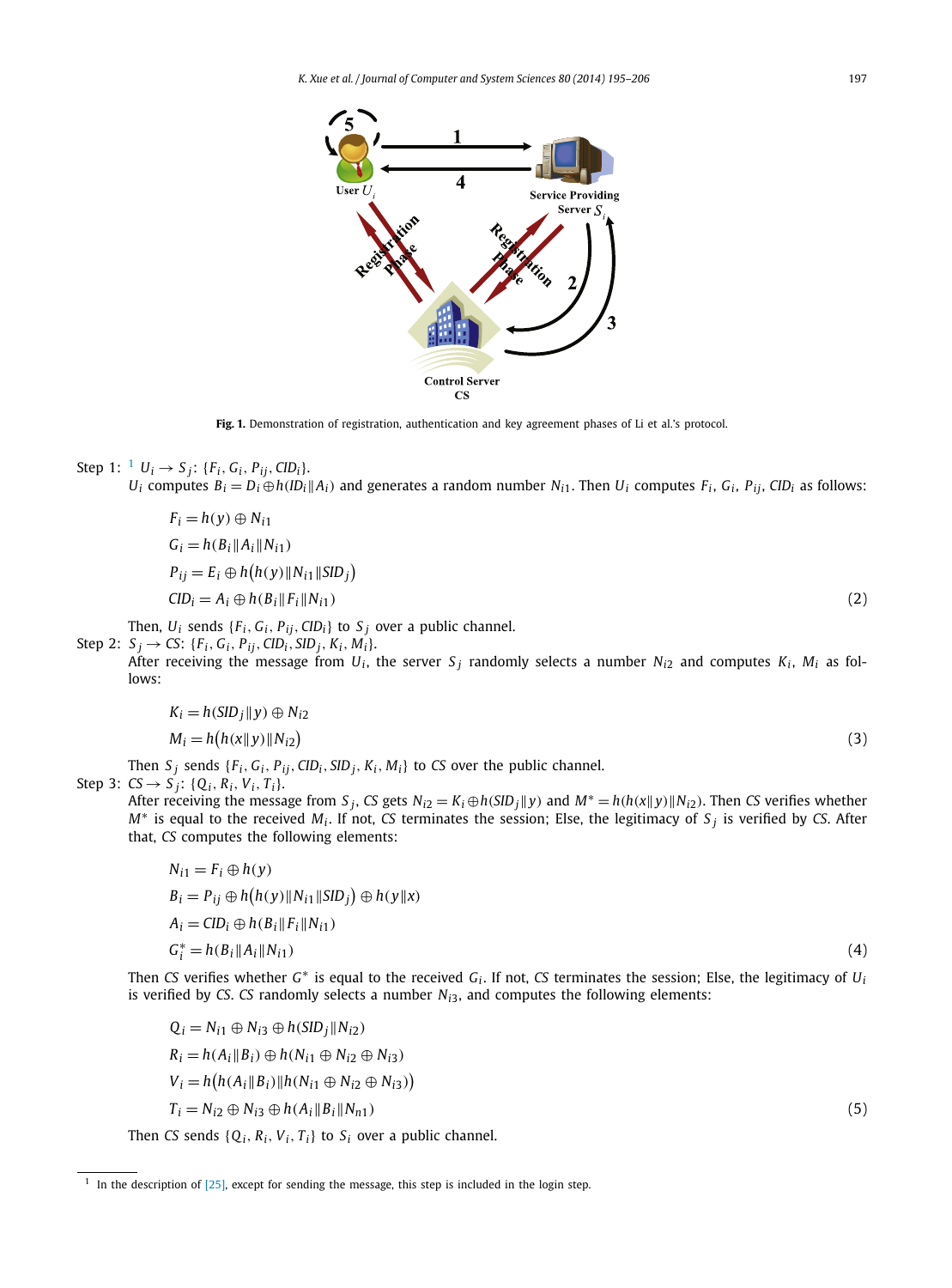<span id="page-3-0"></span>Step 4:  $S_i \to U_i$ : {*V<sub>i</sub>*, *T<sub>i</sub>*}.

After receiving the message from *CS*, *S <sup>j</sup>* computes

$$
N_{i1} \oplus N_{i3} = Q_i \oplus h(SID_j || N_{i2})
$$
  
\n
$$
h(A_i || B_i) = R_i \oplus h(N_{i1} \oplus N_{i3} \oplus N_{i2})
$$
  
\n
$$
V_i^* = h(h(A_i || B_i) || h(N_{i1} \oplus N_{i3} \oplus N_{i2}))
$$
\n(6)

Then  $S_j$  verifies whether  $V_i^*$  is equal to the received  $V_i$ . If not,  $S_j$  terminates the session; Else, the legitimacy of *CS* is verified by  $S_j$ . After that,  $S_j$  sends the message  $\{V_i, T_i\}$  to  $U_i$ .

Step 5: After receiving the message from  $S_j$ ,  $U_i$  computes to get  $V'_i$  as follows:

$$
N_{i2} \oplus N_{i3} = T_i \oplus h(A_i \| B_i \| N_{i1})
$$
  
\n
$$
V'_i = h(h(A_i \| B_i) \| h(N_{i2} \oplus h(N_{i3}) \oplus h(N_{i1})))
$$
\n(7)

Then  $U_j$  verifies whether  $V'_i$  is equal to the received  $V_i$ . If not,  $U_i$  terminates the session; Else, the legitimacy of *CS* and  $S_i$  is verified by  $U_i$ .

Finally, *Ui* , *S <sup>j</sup>* and *CS* can separately compute the shared session key *SK* as follows:

$$
SK = h(h(A_i||B_i)||(N_{i1} \oplus N_{i2} \oplus N_{i3}))
$$
\n(8)

#### **3. Security weakness analysis of the protocol**

Although in [\[25\],](#page-11-0) the authors claimed that their protocol can resist many types of security attacks. Unfortunately, our further research shows that Li et al.'s protocol contains several drawbacks and cannot resist some types of known attacks, such as replay attack, Denial-of-Service attack, smart card forgery attack and eavesdropping attack. The analysis in details is described as follows.

## *3.1. Replay attack and Denial-of-Service attack*

Assume that a malicious attacker can eavesdrop the first sending message from a legitimate user to the server  $S_k$  in Step 1 of the authentication and key agreement phase. If the message  $\{F_i, G_i, P_{ij}, CID_i\}$  is eavesdropped, replay attacks can easily be launched by retransmitting  $\{F_i, G_i, P_{ij}, CID_i\}$  to  $S_j$ . This type of attacks can trick the server  $S_k$  and *CS* into implementing the following Steps 2–4. Moreover,  $S_K$  and *CS* cannot identify the message replayed by the malicious attackers. Even if the user cannot get the final correct session key *SK*, the server  $S_k$  and *CS* have made great consumption of computing resources, communication resources and storage resources. A large number of replay attacks launched at the same time will form a Denial-of-Service attack, which prevents normal visits from legitimate users.

# *3.2. Internal attack*

In Li et al.'s protocol, attackers cannot get  $h(y)$  and  $h(y||x)$  with stolen smart card attack. But it cannot resist insider attack, where the inside malicious user knows its password. Assume there is an inside malicious user who has a legitimate smart card. From the elements stored in the smart card, the malicious user can straightly get  $h(y)$ . The malicious attacker  $U_f$ can firstly compute his/her  $B_f (= D_f \oplus h(10_f || A_f))$ , and then computes  $h(y || x) = E_f \oplus B_f$ . By knowing  $h(y)$  and  $h(y || x)$ , the attacker can further launch eavesdropping attacks to get the session key shared among any other users, the related service providing servers and *CS*.

#### *3.3. Smart card forgery attack*

Li et al.'s protocol lacks of verification of  $A_i$  and  $B_i$  by CS, thus a malicious attacker known  $h(y)$  and  $h(y||x)$  in advance can arbitrarily forge a new smart card. If the attacker wants to forge  $U_s$ 's smart card, he/she firstly sets  $A_s = Num1$  and  $B_i = Num2$ , where *Num*1 and *Num2* are two random numbers with the same length as  $A_i$ ,  $B_i$ . Elements of a forgery smart card can be further set as

$$
C_s = h\big(1D_s \|\hbar(y)\|A_s\big) = C_s = h\big(1D_s \|\hbar(y)\|Num1\big)
$$
  
\n
$$
D_s = B_s \oplus h(I D_s \|\hbar(s) = Num2 \oplus h(I D_s \|\hbar (I m1))
$$
  
\n
$$
E_s = B_s \oplus h(y \|\hbar(s) = Num2 \oplus h(y \|\hbar(s))
$$
\n(9)

Then if the malicious attacker wants to access the service providing server  $S_j$  by using this forgery smart card, the first message (in Step 1) can be computed as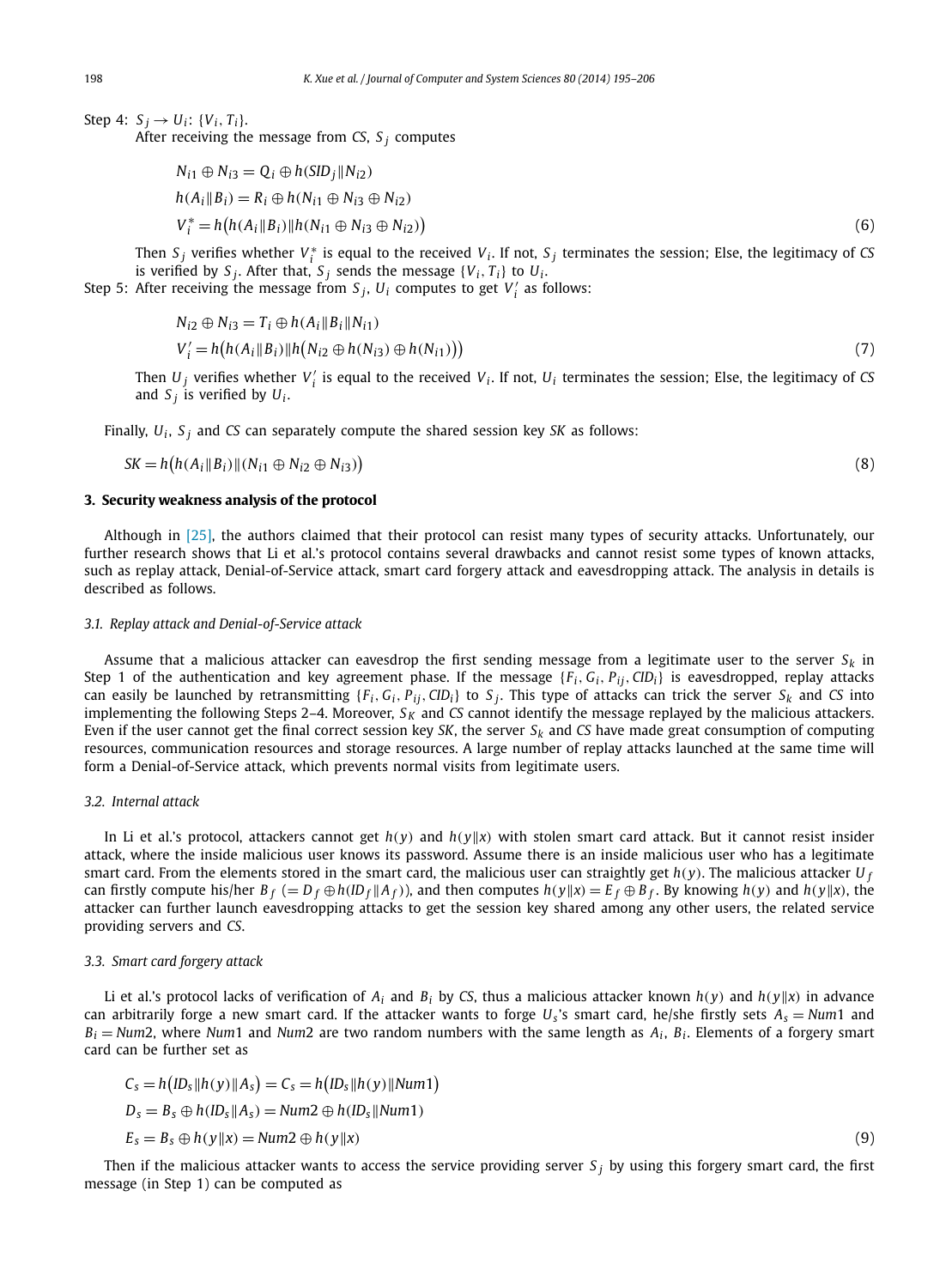<span id="page-4-0"></span>
$$
F_s = h(y) \oplus N_{s1}
$$
  
\n
$$
G_s = h(B_s||A_s||N_{s1}) = h(Num2||Num1||N_{s1})
$$
  
\n
$$
P_{sj} = E_s \oplus h(h(y)||N_{s1}||SID_j) = Num2 \oplus h(y||x) \oplus h(h(y)||N_{s1}||SID_j)
$$
  
\n
$$
CID_s = A_s \oplus h(B_s||F_s||N_{s1}) = Num1 \oplus h(Num2||F_s||N_{s1})
$$
\n(10)

Following Li et al.'s protocol, this message can successfully pass the legitimacy verification by *CS* and *S <sup>j</sup>*. If the random numbers separately chosen by *S <sup>j</sup>* and *CS* are *Ns*<sup>2</sup> and *Ns*3, the malicious attacker, *S <sup>j</sup>* and *CS* can successfully agree on a common session key *SK* =  $h(h(Num1||Num2)||(N_{s1} \oplus N_{s2} \oplus N_{s3}))$ .

#### *3.4. Eavesdropping attack*

Assume the authentication and key agreement phase takes place among the legitimate user *Um*, the service providing server *Sn* and the control server *CS*.

There is a malicious attacker who has the ability of eavesdropping all of the messages exchanged among these three participants. Furthermore, the malicious attacker is assumed to have known  $h(y)$ ,  $h(y||x)$  in advance. The first message  ${F_m, G_m, P_{mn}, CID_m}$  is sent from  $U_m$ . From  $F_m, N_{m1}$  can been easily obtained as follows:

$$
N_{m1} = h(y) \oplus F_m \tag{11}
$$

Next, *Em* can be extracted from *Pmn*, then *Bm* can be extracted from *Em*. The details are described as follows:

$$
E_m = P_{mn} \oplus h(h(y) \| N_{m1} \| SID_n)
$$
  
\n
$$
B_m = E_m \oplus h(y \| x)
$$
\n(12)

After that from *CIDm*, *Am* can also be easily extracted as

$$
A_m = ClD_m \oplus h(B_m \|F_m\|N_{m1})
$$
\n<sup>(13)</sup>

From the above process, only a sending message via a public channel can leak crucial security information (*Am*, *Bm*, *Nm*1) of *Um*. Also *Em* stored in *Um*'s smart card can also be got. Although because of the user anonymity support, the malicious attacker cannot obtain  $U_m$ 's identity  $ID_m$  to compute  $C_m$  and  $D_m$ , but nextly we will describe how to extract the final session key *SK*.

After eavesdropping the message sent in Step 3 or Step 4, the malicious attacker can extract  $N_{m2} \oplus N_{m3}$  from  $T_m$  as follows

$$
N_{m2} \oplus N_{m3} = T_m \oplus h(A_m \|B_m \|N_{i1})
$$
\n<sup>(14)</sup>

Now, the malicious attacker can compute the final session key negotiated among *Um*, *Sn* and *CS*. Furthermore, he/she can decrypted all the encrypted data between *Um* and *Sn*.

#### *3.5. Masquerade attack to pose as a legitimate user*

After successfully obtaining security information of a legitimate user (such as *Um*) via the eavesdropping attack described in Section 3.4, the attacker can launch the masquerade attack to act as the legitimate user. By means of the internal attack, the malicious attackers can know  $h(y)$  and  $h(y||x)$ . By means of the eavesdropping attack, the malicious attacker can further compute *Am*, *Bm* and *Em*. By virtue of these information, malicious attackers can pose as *Um* to launch authentication and key agreement phase to any other service providing server (take *S <sup>p</sup>* for example) and *CS*.

Firstly, the malicious attacker randomly selects a number  $N_{MA}$  and can successfully forge the first step message to pretend to be *Um*:

$$
F_m = h(y) \oplus N_{MA}
$$
  
\n
$$
G_m = h(B_m || A_m || N_{MA})
$$
  
\n
$$
P_{mp} = E_m \oplus h(h(y) || N_{MA} || SID_p)
$$
  
\n
$$
CID_m = A_m \oplus h(B_m || F_m || N_{MA})
$$
\n(15)

Then assume  $S_p$  and *CS* separately select random numbers  $N_{m2}$  and  $N_{m3}$ , and Steps 2–4 are performed normally. Then the malicious attacker, S<sub>i</sub> and CS "successfully" agree on a session key  $SK = h(h(A_m||B_m)||(N_{MA} \oplus N_{m2} \oplus N_{m3}))$ . But unfortunately  $S_p$  and *CS* mistakenly believe that they are communicating with the legitimate user  $U_m$ .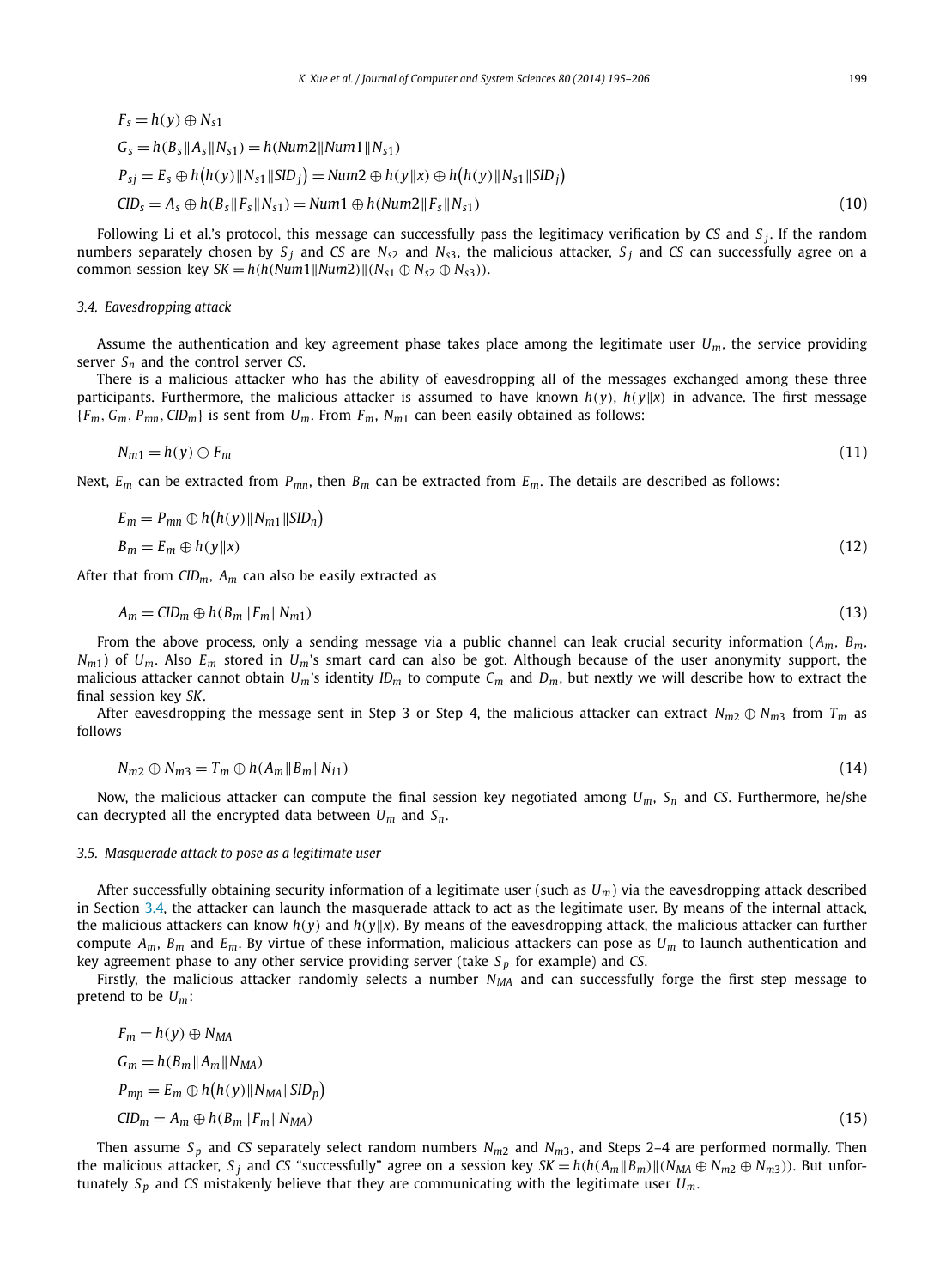|                                | notations asea in oar proposea protocon                |
|--------------------------------|--------------------------------------------------------|
| $U_i$                          | a user                                                 |
| $S_i$                          | a service providing server                             |
| CS                             | the control server                                     |
| $ID_i$                         | the identity of $U_i$                                  |
| SID <sub>i</sub>               | the identity of $S_i$                                  |
| $TS_i$                         | timestamp value generated by $U_i$                     |
| $\boldsymbol{\chi}$            | the secret number only known to CS                     |
| y                              | the secret number only known to CS                     |
| h                              | a random number chosen by the user                     |
| d                              | a random number chosen by the service providing server |
| PID <sub>i</sub>               | the protected pseudonym identity of $U_i$              |
| $PSID_i$                       | the protected pseudonym identity of $S_i$              |
| SK                             | session key shared among the user, the server and CS   |
| $N_{i1}$ , $N_{i2}$ , $N_{i3}$ | random numbers chosen by $U_i$ , $S_i$ and CS          |
| $h(\cdot)$                     | a one-way hash function                                |
| $\oplus$                       | the bitwise XOR operation                              |
| II                             | the bitwise concatenation operation                    |

| TADIE 2                                  |  |  |  |
|------------------------------------------|--|--|--|
| Notations used in our proposed protocol. |  |  |  |

#### *3.6. Masquerade attack to pose as a legitimate service providing server*

<span id="page-5-0"></span>**Table 2**

Firstly, we assume that the malicious attacker has eavesdropped a message sent from  $S_n$  to get  $K_i$  and  $M_i$ . Furthermore, we assume that a legitimate user *Um*'s security information has been leaked to the malicious attacker based on the internal attack and the eavesdropping attack. When  $U_m$  wants to login the server  $S_n$ , he/she selects a random number  $N_{m1}$  and sends the first message in Step 1 ( ${F_m, G_m, P_{mn}, CID_m}$ ) to the service providing server  $S_n$ . The malicious attacker can attack the real server  $S_n$  to be down and masquerades to be  $S_n$  himself/herself. After eavesdropping this message, the malicious attacker can attach  $K_i$  and  $M_i$  in the first message:  $\{F_m, G_m, P_{mn}, CID_m, SID_n, K_i, M_i\}$ . This message can also successfully pass *CS*'s verification. *Nm*<sup>3</sup> is the random number selected by *CS*. After implementing of Step 3 and Step 4, the user *Um* and *CS* can compute the session key as

$$
SK = h\big(h(A_m \parallel B_m)\parallel h(N_{m1} \oplus N_{i2} \oplus N_{m3})\big) \tag{16}
$$

And unfortunately *Um* mistakenly believes that he/she is communicating with the legitimate true *Sn*. Although the malicious attacker cannot extract the random number  $N_{i2}$  from  $K_i$ , he/she still can exact the session key *SK* by means of "masquerade" attack as a legitimate user" described in Section [3.5.](#page-4-0) So the malicious attacker cannot only masquerade to be the real server, but also decrypt the encrypted data sent from the user in the dark.

# **4. Our proposed improved protocol**

In this section, we will describe an improved protocol to make up the security weaknesses of Li et al.'s protocol. Our protocol contains three kinds of participants (the user, the service providing server and the controlling server) and contains three phases: 1) initialization and registration phase; 2) login phase; 3) authentication and key agreement phase. Because the notions are different in using from those of Li et al.'s protocol in protocol designing and some new notions are defined, here we firstly give the notations used in our proposed protocol (summarize in Table 2). We show the protocol in [Fig. 2](#page-6-0) and provide more details as follows.

# *4.1. Initialization and registration phase*

Assume the control server *CS* is a trusted third party responsible for registration and authentication of users and service providing servers. *CS* chooses two random numbers *x* and *y*.

The registration phase of the user  $U_i$  is as follows:

- Step 1: The user *U<sub>i</sub>* freely chooses his/her password  $P_i$ , and a number *b*. Then  $U_i$  computes  $A_i = h(b||P_i)$ , and submits the message  ${ID_i, b, A_i}$  to *CS* via a secure channel.
- Step 2: After receiving the message, *CS* first verifies user's legitimacy. Then, *CS* computes  $PID_i = h(ID_i||b)$ ,  $B_i = h(PD_i||x)$ . *CS* sends  $B_i$  to  $U_i$  via a secure channel.
- Step 3: After receiving the smart card,  $U_i$  computes  $C_i = h(ID_i||A_i)$  and  $D_i = B_i \oplus h(PID_i \oplus A_i)$ . Then  $U_i$  enters  $C_i$ ,  $D_i$ ,  $h(\cdot)$ and *b* into the smart card. At last, the smart card contains  $(C_i, D_i, h(\cdot), b)$ .

For the service providing server  $S_i$ , he/she first chooses a random number *d*, and uses his/her identity  $S_i$  to register with CS. CS computes  $PSID_j = h(SID_j||d)$ ,  $BS_j = h(PSD_j||y)$ . Then CS sends  $BS_j$  to  $S_j$  via a secure channel.  $S_j$  stores  $BS_j$  and d in his/her memory.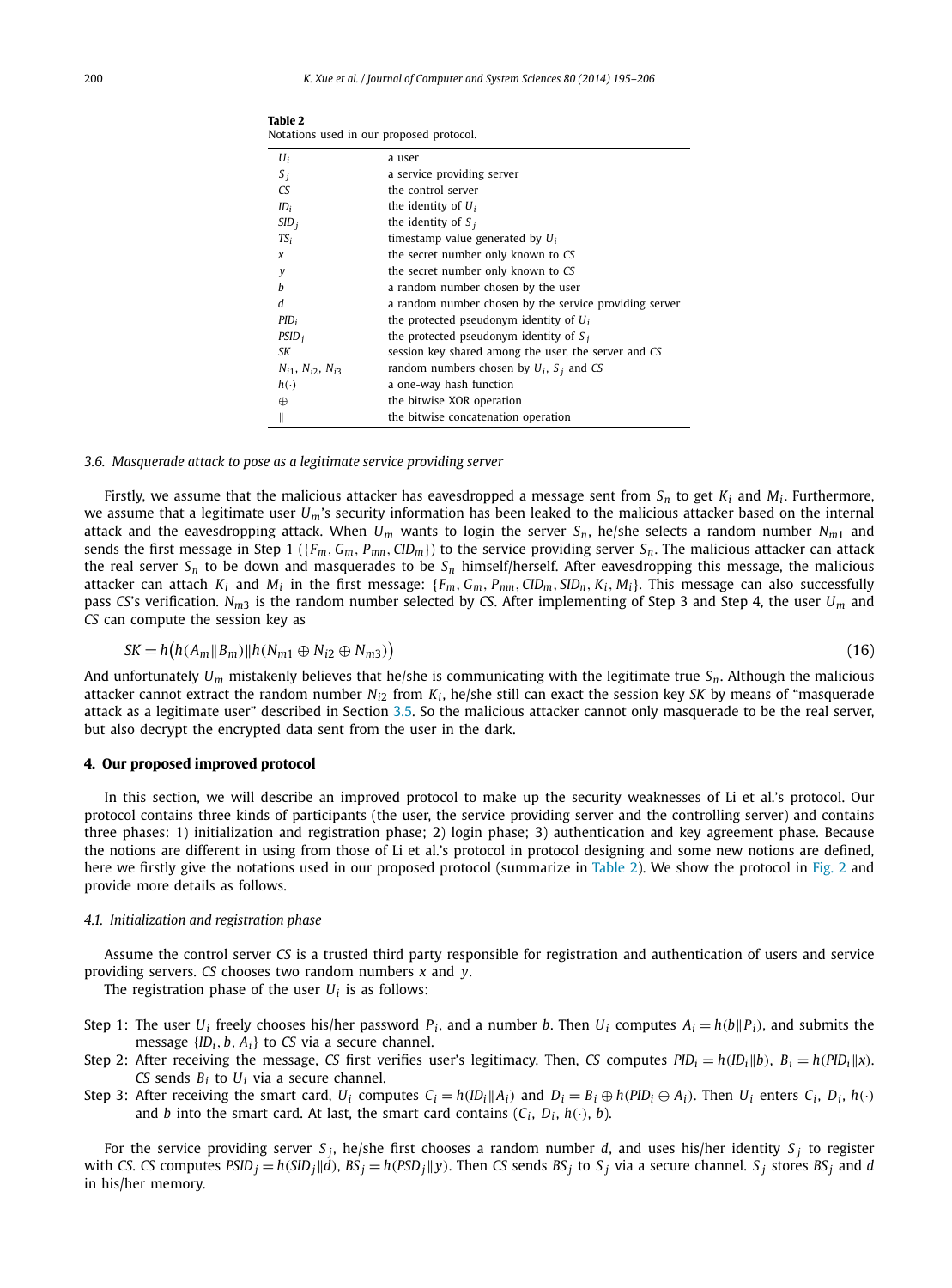<span id="page-6-0"></span>

**Fig. 2.** The implementation phases of our proposed protocol.

# *4.2. The login phase*

When the user  $U_i$  wants to login to access the server  $S_j$ ,  $U_i$  inserts his smart card into a terminal and inputs his/her identity ID<sub>i</sub> and password P<sub>i</sub>, then computes  $A_i^* = h(b||P_i)$  and  $C_i^* = h(ID_i||A_i^*)$ . If  $C_i^*$  is equal to the stored  $C_i$ , U<sub>i</sub> is considered as a legitimate user. Otherwise, the terminal rejects *Ui* 's login request.

*4.3. The authentication and key agreement phase*

Step 1:  $U_i \rightarrow S_j$ : { $F_i$ ,  $P_{ij}$ ,  $CID_i$ ,  $G_i$ ,  $PID_i$ ,  $TS_i$ }.

 $U_i$  chooses a random number  $N_{i1}$  and generates a current timestamp value *TS<sub>i</sub>*. Then  $U_i$  computes  $B_i$ ,  $F_i$ , *CID<sub>i</sub>*,  $P_{ij}$ , *Gi* as follows:

$$
B_i = D_i \oplus C_i
$$
  
\n
$$
F_i = B_i \oplus N_{i1}
$$
  
\n
$$
P_{ij} = h(B_i \oplus h(N_{i1} || SID_j || PID_i || TS_i))
$$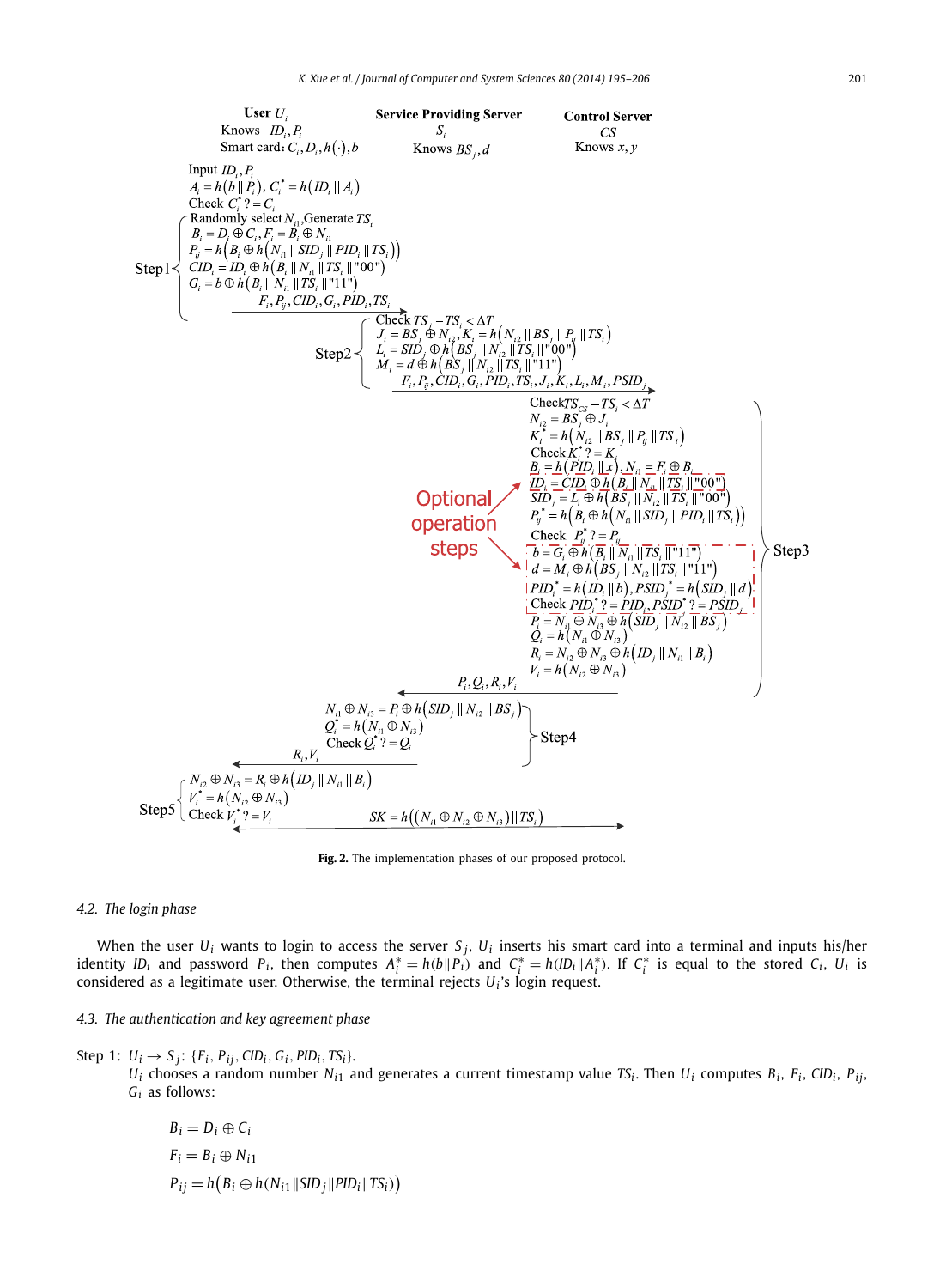<span id="page-7-0"></span> $CID_i = ID_i \oplus h(B_i || N_{i1} || TS_i || "00")$ 

 $G_i = b \oplus h(B_i \| N_{i1} \| TS_i \|$ "11") (17)

where "00" is a 2-bit binary-"0", and "11" is a 2-bit binary-"1".

Then,  $U_i$  sends  $\{F_i, P_{ij}, CID_i, G_i, PID_i, TS_i\}$  to  $S_i$  over a public channel.

- Step 2:  $S_i \rightarrow CS$ : {F<sub>i</sub>, P<sub>ij</sub>, CID<sub>i</sub>, G<sub>i</sub>, PID<sub>i</sub>, TS<sub>i</sub>, J<sub>i</sub>, K<sub>i</sub>, L<sub>i</sub>, M<sub>i</sub>, PSID<sub>i</sub>}.
	- After receiving the message from  $U_i$ , the server  $S_i$  first checks whether the session delay is within the tolerable time interval  $\Delta T$ . Assume the current time is  $TS_j$ . If  $TS_j - TS_i > \Delta T$ , the session is timeout and  $S_j$  terminates the session; Otherwise,  $S_i$  continues to perform the following operations.

 $S_i$  randomly selects a number  $N_{i2}$  and computes  $J_i$ ,  $K_i$ ,  $L_i$ ,  $M_i$  as follows:

$$
J_i = BS_j \oplus N_{i2}
$$
  

$$
K_i = h(N_{i2} || BS_j || P_{ij} || TS_i)
$$

$$
L_i = \frac{SID_i \oplus h(BS_i||N_{i2}||TS_i||^200^2)}{}
$$

$$
M_i = d \oplus h(BS_j \| N_{i2} \| TS_i \| ``11")
$$
\n(18)

where "00" is a 2-bit binary-"0", and "11" is a 2-bit binary-"1".

Then  $S_j$  sends  $\{F_i, P_{ij}, CID_i, G_i, PID_i, TS_i, J_i, K_i, L_i, M_i, PSD_j\}$  to CS over the public channel.

Step 3: 
$$
CS \rightarrow S_j
$$
: { $P_i$ ,  $Q_i$ ,  $R_i$ ,  $V_i$ }.

After receiving the message from  $S_j$ , CS first checks whether the session delay is within the allow time interval  $\Delta T$ . Assume the current time is  $TS_{CS}$ . If  $TS_{CS} - TS_i > \Delta T$ , the session is timeout and *CS* terminates the session; *CS* continues to perform the following operations.

CS computes  $BS_j = h(PSID_j || y)$ ,  $N_{i2} = J_i \oplus BS_j$  and  $K^* = h(N_{i2} || BS_j || P_{ij} || TS_i)$ . Then CS verifies whether  $K_i^*$  is equal to the received *Ki* . If not, *CS* terminates the session; Otherwise, *CS* continues to perform the following operations. *CS* computes the following elements:

$$
B_i = h(PID_i || x)
$$
  
\n
$$
N_{i1} = F_i \oplus B_i
$$
  
\n
$$
ID_i = CD_i \oplus h(B_i || N_{i1} || TS_i ||^* 00")
$$
  
\n
$$
SD_i = L_i \oplus h(B_i) || N_{i2} || TS_i ||^* 00")
$$
  
\n
$$
P_{ij}^* = h(B_i \oplus h(N_{i1} || SID_j || PID_i || TS_i))
$$
  
\nCS verifies whether  $P^*$ , is equal to the received  $P_{i1}$ . If not, CS terminates the session: Otherwise, CS continues

Then *ij* is equal to the received *Pij*. If not, *CS* terminates the session; Otherwise, *CS* continues to compute the following elements:

$$
b = G_i \oplus h(B_i || N_{i1} || TS_i ||^2 11")
$$
  
\n
$$
d = M_i \oplus h(BS_j || N_{i2} || TS_i ||^2 11")
$$
  
\n
$$
PID_i^* = h(ID_i || b)
$$
  
\n
$$
PSID_j^* = h(SID_j || d)
$$
\n(20)

*i* Then *CS* verifies whether  $PID_i^* = PID_i$  and  $PSID_j^* = PSD_j$ . If not, *CS* terminates the session; Otherwise, *CS* makes sure the messages are from real  $U_i$  and  $S_j$ . After the verification, *CS* randomly selects a number  $N_{i3}$ , and computes  $P_i$ ,  $Q_i$ ,  $R_i$   $V_i$  as follows:

$$
P_i = N_{i1} \oplus N_{i3} \oplus h(SID_j || N_{i2} || BS_j)
$$
  
\n
$$
Q_i = h(N_{i1} \oplus N_{i3})
$$
  
\n
$$
R_i = N_{i2} \oplus N_{i3} \oplus h(ID_i || N_{i1} || B_i)
$$
  
\n
$$
V_i = h(N_{i2} \oplus N_{i3})
$$
  
\nThen CS sends { $P_i$ ,  $Q_i$ ,  $R_i$ ,  $V_i$ } to  $S_i$  over a public channel. (21)

Step 4:  $S_i \rightarrow U_i$ :  $\{R_i, V_i\}$ .

After receiving the message from *CS*,  $S_j$  firstly computes to get the following elements:

$$
N_{i1} \oplus N_{i3} = P_i \oplus h(SID_j || N_{i2} || BS_j)
$$

$$
Q_i^* = h(N_{i1} \oplus N_{i3}) \tag{22}
$$

Then  $S_j$  verifies whether  $Q_i^*$  is equal to the received  $Q_i$ . If not,  $S_j$  terminates the session; Otherwise, the legitimacy of *CS* and  $U_i$  is verified by  $S_i$ . After that,  $S_i$  sends the message  $\{R_i, V_i\}$  to  $U_i$ .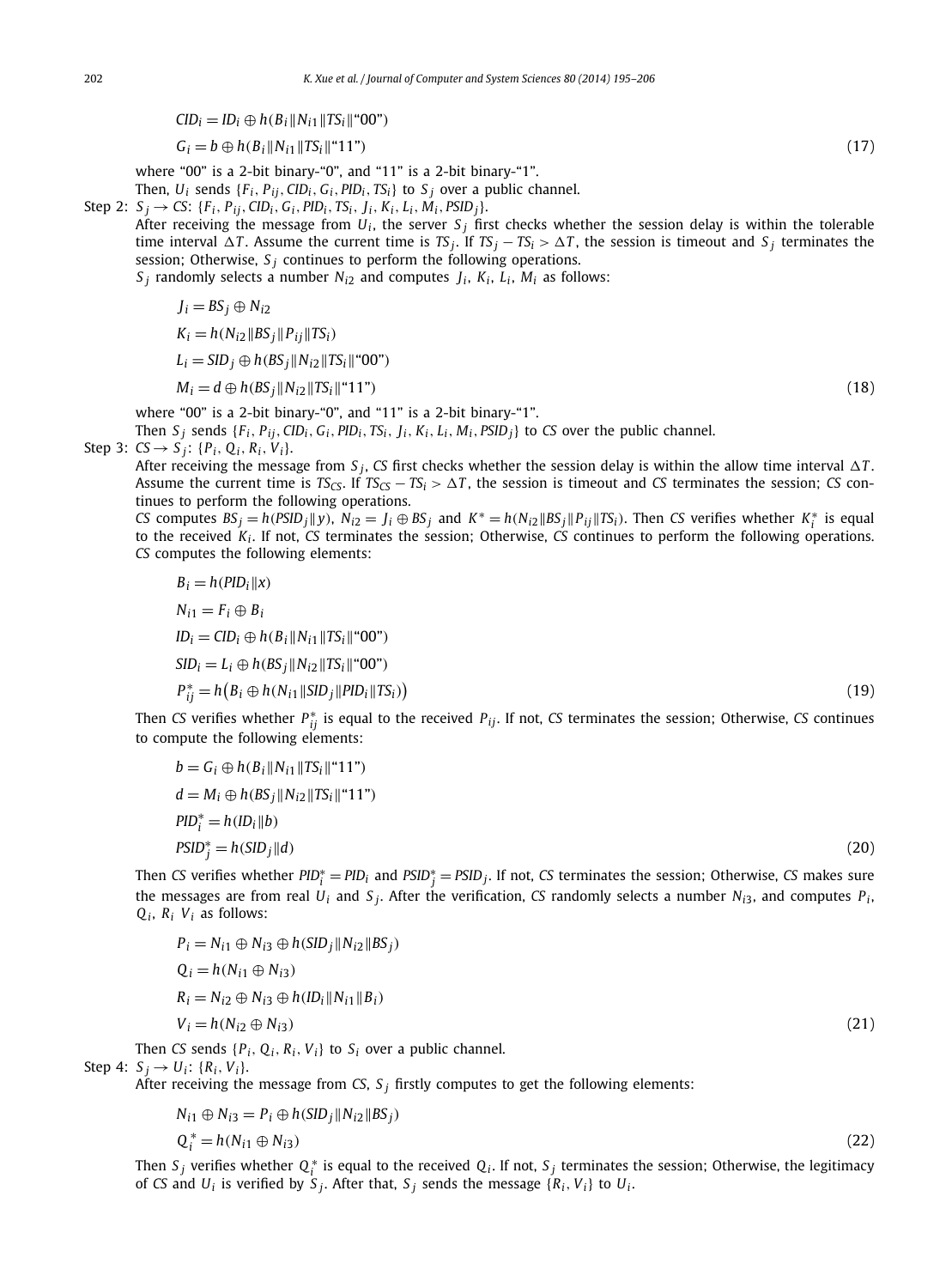#### <span id="page-8-0"></span>**Table 3**

Security functionality comparison of our protocol and two other related protocols.

| Security functionality                 | Our proposed protocol | Li et al.'s protocol $(2012)$ | Sood et al.'s protocol (2011) |
|----------------------------------------|-----------------------|-------------------------------|-------------------------------|
| Identity protection and user anonymity | Yes                   | Yes                           | Yes                           |
| Dynamic identity updating              | Yes                   | Yes                           | No                            |
| Traceability                           | Yes                   | No                            | No                            |
| Mutual authentication                  | Yes                   | Yes                           | Yes                           |
| Session key agreement                  | Yes                   | Yes                           | Yes                           |
| Password updating                      | Yes                   | Yes                           | Yes                           |
| Resistance of insider attack           | Yes                   | No                            | No                            |
| and smart card forgery attack          |                       |                               |                               |
| Resistance of stolen smart card attack | Yes                   | Yes                           | No                            |
| Resistance of replay attack            | Yes                   | No                            | No                            |
| Resistance of Denial-of-Service attack | Yes                   | No                            | N <sub>0</sub>                |
| Resistance of eavesdropping attack     | Yes                   | No                            | No                            |
| Resistance of masquerade attack        | Yes                   | No                            | No                            |

Step 5: After receiving the message from  $S_j$ ,  $U_i$  computes to get  $V_i^*$  as follows:

$$
N_{i2} \oplus N_{i3} = R_i \oplus h(ID_i | N_{i1} || B_i)
$$
  
\n
$$
V_i^* = h(N_{i2} \oplus N_{i3})
$$
\n(23)

Then  $U_j$  verifies whether  $V_i^*$  is equal to the received  $V_i$ . If not,  $U_i$  terminates the session; Otherwise, the legitimacy of *CS* and  $S_i$  is verified by  $U_i$ .

Finally, *Ui* , *S <sup>j</sup>* and *CS* can separately compute the common session key *SK* as follows:

$$
SK = h\left((N_{i1} \oplus N_{i2} \oplus N_{i3}) \| TS_i\right) \tag{24}
$$

#### *4.4. The password updating phase*

After password based verification in the registration phase, the user  $U_i$ 's password  $P_i$  does not appear in  $B_i$ . Thus, password updating/changing can happen in anytime without *CS*'s help. *Ui* can update the parameters in his/her smart card:

$$
C'_{i} = h\left( ID_{i} \mid A'_{i} \right)
$$
  
\n
$$
D'_{i} = B_{i} \oplus h\left( PID_{i} \oplus A'_{i} \right)
$$
\n(25)

Meanwhile, in order to keep password consistency between  $U_i$  and CS,  $U_i$  needs to submit his/her ID<sub>i</sub> and  $A'_i$  with new password *P <sup>i</sup>* to *CS* via a secure channel. *CS* updates *Ui* 's password in its verification table. However, the submission process does not have to happen after the password updating immediately.

# *4.5. The dynamic identity updating phase*

In order to prevent malicious attackers linking eavesdropped messages of different sessions, we can update the user's *PID* periodically to provide security.  $U_i$  re-selects a random number  $b^{\#}$ , and computes  $A_i^{\#}=h(b^{\#} \| P_i)$ . Then  $U_i$  submits  $\{ID_i, b^\#, A_i^\# \}$  to CS. After verifying  $U_i$ 's legitimacy, CS recomputes  $PID_i^\# = h(ID_i \| b^\#)$ ,  $B_i^\# = h(PID_i^\# \| x)$  and submits  $B_i^\#$  to  $U_i$ via a secure channel. After receiving  $B_i^{\#}$ ,  $U_i$  computes  $C_i^{\#} = h(D_i||A_i^{\#})$ ,  $D_i^{\#} = B_i^{\#} \oplus h(PID_i^{\#} \oplus A_i^{\#})$ . At last the smart card is updated to  $\{C^{\#}_i, D^{\#}_i, h(\cdot), b^{\#}\}$ . Now  $U_i$ 's protected pseudonym identity PID<sub>i</sub> is dynamically changed to PID $^{\#}_i$ .

Service providing servers can also periodically update their protected pseudonym identities. Take  $S_j$  for example,  $S_j$  re-selects a random number  $d^{\#}$ , and use his/her identity  $S_j$  to register with *CS*. *CS* computes  $PSID_j^{\#} = h(SID_j||d^{\#})$ ,  $BS_j^\# = h(PSD_j^\# \| y).$  Then CS sends  $BS_j^\#$  to  $S_j$  via a secure channel.  $S_j$  updates  $BS_j^\#$  and  $d^\#$  in his/her memory.

# **5. Security analysis of our protocol**

In this section, we summarize security analysis of our proposed protocol and compare it with other two related protocols. First we list security functionality comparison among our protocol and other two related protocols in Table 3. It demonstrates that our protocol is more secure than other two related protocols [\[13,25\].](#page-11-0)

Here, we discuss the security features of our proposed protocol as follows in details:

*A*. **Identity protection and user anonymity:** For the user  $U_i$ , we use  $PID_i$  instead of  $ID_i$ . By using protected pseudonym identities of users instead of real ones, the malicious attacker cannot get users' real identities. Further, in our scheme,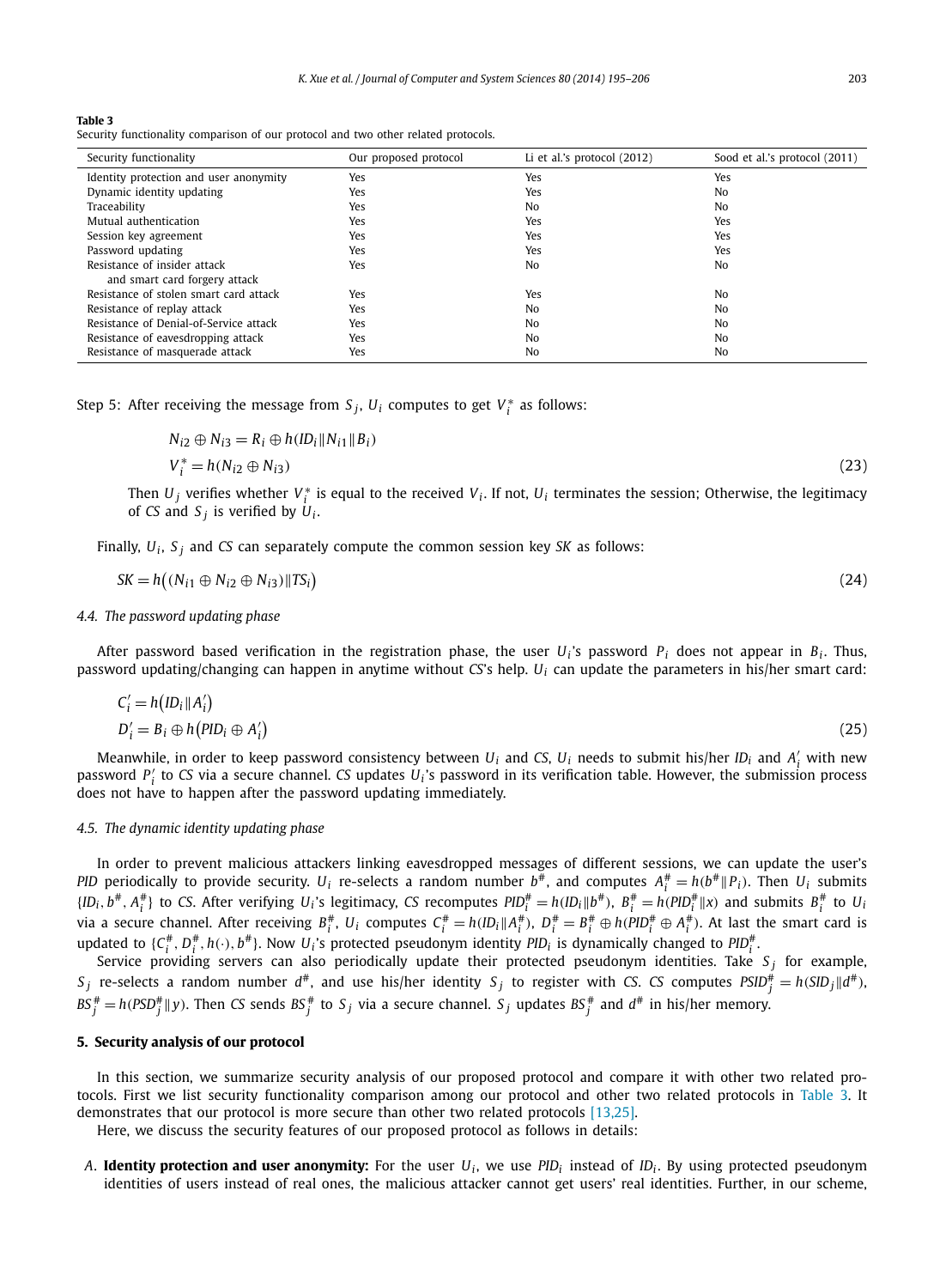<span id="page-9-0"></span>while providing authentication of users, service providing servers cannot know users' real identities either. In this way, our protocol provides user anonymity, which can prevent the leakage of private user identities and server identities to malicious attackers. Updating users' pseudonym identities periodically and dynamically can prevent the malicious attacker linking eavesdropped messages of different sessions from the same user.

- *B*. **Traceability:** [\[25\]](#page-11-0) doesn't provide traceability, but in our scheme, *CS* can still extract users' real identities and link them with protected pseudonym identities, while provide the function of anonymity between the user *Ui* and the service providing server *S <sup>j</sup>*. *IDi* can be retrieved from received *CIDi* in formula [\(19\).](#page-7-0) This makes our protocol have the feature of traceability. This is a newly-added function in our proposed protocol different from Li et al.'s protocol.
- *C*. **Mutual authentication:** Based on the authentication and key agreement phase described in Section [4.3,](#page-6-0) our proposed scheme can provide mutual authentication among the user  $(U_i)$ , the service providing server  $(S_i)$  and the control server. In Step 3, by checking whether  $PID_i^* = PID_i$  and  $PSID_j^* = PSD_j$ , CS can verify the legitimacy of  $U_i$  and  $S_j$ . In Step 4, by checking whether  $Q_i^* = Q_i$ ,  $S_j$  can verify the legitimacy of  $U_i$  and CS. In Step 5, by checking whether  $V_i^* = V_i$ ,  $U_i$  can verify the legitimacy of  $S_i$  and *CS*.
- *D*. **Session key agreement:** In order to protect the data communication between the user  $U_i$  and the service providing server *S <sup>j</sup>* , a session key need to be negotiated between them in advance, which can further derive encryption keys and MAC keys. In this paper, we only use the hash function and the XOR operation to design a simple but efficient key agreement scheme. By securely exchanging  $N_{i1}$ ,  $N_{i2}$  and  $N_{i3}$ ,  $U_i$  and  $S_i$  can separately compute the common session key as in formula [\(24\).](#page-8-0)
- *E*. **Password updating/changing:** By the method described in Section [4.4,](#page-8-0) user's password updating/changing can happen in anytime, which will affect the parameters  $C_i$ ,  $D_i$  in user's smart card and the verification table which is maintained by *CS*.
- *F* . **Resistance of insider attack and smart card forgery attack:** As in Section [3.2,](#page-3-0) within Li et al.'s protocol, an internal attack can cause information leakage.  $h(y)$  and  $h(y||x)$  are the common parameters for all users, which can further launch eavesdropping attacks, smart card forgery attacks, masquerade attacks and so on. In our proposed protocol, we do not straightly use  $h(y)$ ,  $h(x)$ ,  $h(y||x)$  directly. Take the user  $U_f$  as insider attacker for example. We use  $B_f = h(PID_f||x)$  and compute to get  $C_f$ ,  $D_f$  in his/her smart card.  $U_f$  cannot guess to generate parameters of any other users' smart cards and cannot masquerade as any other legitimate user by using security information of himself/herself.
- *G*. **Resistance of stolen smart card attack:** In our proposed protocol, we firstly assume that if a smart card is stolen, physical protection methods cannot prevent malicious attackers to get the stored security elements. Still take *Ui* for example, if his/her smart card is stolen, the malicious attacker can get  $(C_i, D_i, h(\cdot), b)$ . But without inputting the right password  $P_i$ , the malicious attacker cannot compute  $A_i$ , and further extract  $B_i$  from  $D_i$ .
- *H*. **Resistance of replay attack and Denial-of-Service attack:** Firstly the timestamp value is used in our proposed protocol which makes the malicious attacker cannot use an early message to launch replay attacks. This makes replay attacks and Denial-of-Service attacks hard to be launched. Using *Pij* and *TSi* in computing *Ki* avoids the case in Li et al.'s protocol: If *Ki* and *Mi* attached by the service providing server *S <sup>j</sup>* are eavesdropped, they can be used to launch replay attacks, which are described in Section [3.6.](#page-5-0) Moreover using and verifying timestamp can reduce the success rate of replay attacks.
- *I*. **Resistance of eavesdropping attack:** The malicious attacker cannot extract private security information from eavesdropped messages over public channels. Different from Li et al.'s protocol, because of using *PID* in computing *Bi* and not sharing *h(x)* and *h(yx)* between *CS* and every user, the malicious attacker cannot use one user's elements to extract any other user's security elements in our proposed protocol. Moreover, the malicious attacker cannot compute  $N_{i1} \oplus N_{i2} \oplus N_{i3}$ , so *SK* cannot be computed by the malicious attacker.
- *J*. **Resistance of masquerade attack:** The malicious attacker cannot derive *Ui* 's security information from eavesdropped sending messages among *Ui* , *S <sup>j</sup>* and *CS*; Meanwhile, the malicious attacker cannot forge other user's smart card from known security information of a malicious inside user. Furthermore, using the timestamp value prevents replay of the first message. Because of the above 3 reasons, users cannot be masqueraded by malicious attackers. Because of using  $P_{ij}$  and *TS<sub>i</sub>* in computing  $K_i$ , the malicious attacker cannot replay  $S_j$ 's message to attach to the end of the message in Step 1, thus servers cannot be masqueraded by malicious attackers.

# **6. Performance analysis**

In Sood et al.'s protocol [\[13\],](#page-11-0) Li et al.' protocol [\[25\]](#page-11-0) and our proposed protocol, the protocol implementation delay is all mainly caused by the login phase, the authentication and key agreement phase, so in this section, we only take the login phase, authentication and session key agreement phase into consideration. Take our proposed protocol for example, the protocol implementation delay mainly includes the delay caused by communication overhead (*T<sub>Communication</sub>*) and the delay caused by computation overhead ( $T_{Computing}$ ), which can be further described as follows:

 $T_{total-delay} = T_{Communication} + T_{Computation}$ 

 $T_{\text{Communication}} = T_{U_i \rightarrow S_i} + T_{S_i \rightarrow CS} + T_{CS \rightarrow S_i} + T_{S_i \rightarrow U_i}$ 

 $T_{Computation} = T_{Step 1} + T_{Step 2} + T_{Step 3} + T_{Step 4} + T_{Step 5}$  (26)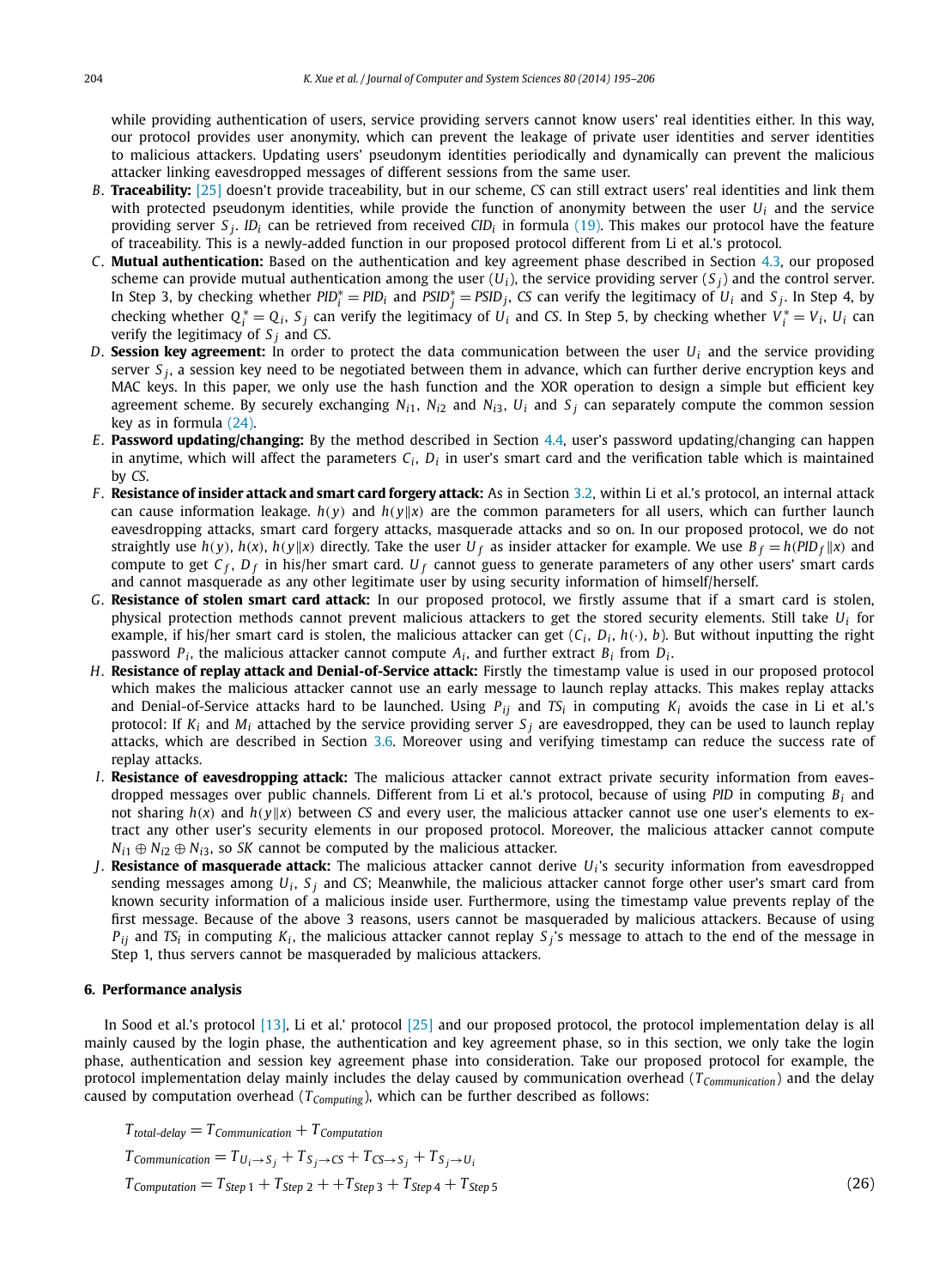#### <span id="page-10-0"></span>**Table 4**

Computation overhead comparison of our protocol and two other related protocols.

| Protocols                                              | The login phase $(U_i)$    | The authentication and key agreement phase $(U_i, S_i, CS)$                                                                                                                                                                                                             |
|--------------------------------------------------------|----------------------------|-------------------------------------------------------------------------------------------------------------------------------------------------------------------------------------------------------------------------------------------------------------------------|
| Our proposed protocol<br>Li et al.'s protocol $(2012)$ | $2T_{hash}$<br>$2T_{hash}$ | $19T_{hash} + (optional)5T_{hash}$ : $6T_{hash}$ (U <sub>i</sub> ), $5T_{hash}$ (S <sub>i</sub> ), $8T_{hash} + (optional)5T_{hash}$ (CS)<br>25T <sub>hash</sub> : 8T <sub>hash</sub> (U <sub>i</sub> ), 4T <sub>hash</sub> (S <sub>i</sub> ), 13T <sub>hash</sub> (CS) |
| Sood et al.'s protocol (2011)                          | $1T_{hash}$                | 24T <sub>hash</sub> : 9T <sub>hash</sub> (U <sub>i</sub> ), 4T <sub>hash</sub> (S <sub>i</sub> ), 11T <sub>hash</sub> (CS)                                                                                                                                              |

#### **Table 5**

Message length comparison of our protocol and two other related protocols.

| Protocols                     |                       | Message length (byte) |                      |                       |  |  |
|-------------------------------|-----------------------|-----------------------|----------------------|-----------------------|--|--|
|                               | $U_i \rightarrow S_i$ | $S_i \rightarrow CS$  | $CS \rightarrow S_i$ | $S_i \rightarrow U_i$ |  |  |
| Our proposed protocol         | 83                    | 163                   | 64                   | 32                    |  |  |
| Li et al.'s protocol $(2012)$ | 64                    | 112                   | 64                   | 32                    |  |  |
| Sood et al.'s protocol (2011) | 64                    | 80                    | 64                   | 32                    |  |  |

where  $T_{A\rightarrow B}$  represents the implementation delay of signaling communication from *A* to *B*.  $T_{Step i}$  represents the implementation delay of computation happened in *Step i*.

In this section, we evaluate the computation overhead, communication overhead of our proposed protocol and give the comparisons with the other two related protocols: Li et al.' protocol [\[25\]](#page-11-0) and Sood et al.'s protocol [\[13\].](#page-11-0) Storage overhead analysis is given in Section 6.3. Before analyzing in details, we first set the notation *Thash* as the time of computing the hash operation. Because XOR and "" operations require very little computation overhead, they usually can be omitted.

Briefly, from the analysis in this section, compared with the related works, while providing relatively more security feature and the higher security level, our proposed scheme doesn't increase too much overhead.

#### *6.1. Computation overhead analysis*

Computation overhead comparison of our protocol and the other two related protocols are given in Table 4. As in [\[13,25\],](#page-11-0) because the protocol implementation delay is all mainly caused by the login phase, the authentication and key agreement phase, we only take these two phases into consideration. Different from the protocol description in [\[25\],](#page-11-0) in this paper, the login phase description of Li et al.'s protocol relates only to user legitimacy verification by terminal. Similarly, we merge Step 2 of the login phase of [\[25\]](#page-11-0) into the first step of the authentication and key agreement phase in this paper. The similar decryption modification is adopted to Sood et al.'s protocol [\[13\].](#page-11-0) Furthermore, there is separately one time of hash computation for computing *SK* for the user, the service providing server and *CS*, which is not mentioned in Table 4. From Table 4, it is obvious that our protocol almost has the same computation overhead as the other two related protocols. In the authentication and key agreement phase of our proposed protocol, *CS* have five optional hash operations, which provide the function of traceability.

#### *6.2. Communication overhead analysis*

Our proposed protocol and other two related protocols all require 4 times of message transmission in the authentication and key agreement phase. Take  $U_i$ ,  $S_j$  and CS for example, four times of message transmission are  $U_i \rightarrow S_j$ ,  $S_j \rightarrow CS$ ,  $CS \rightarrow S_i$  and  $S_i \rightarrow U_i$ , which is demonstrated in [Fig. 1.](#page-2-0) Assuming the length of the each hash value is 128-bit, the length of the timestamp value is 24-bit, and each of the other transmitted elements is also 128-bit. The message length comparison of these three protocols is given in Table 5.

Because of providing more security features, the message transmission overhead is increasing accordingly in our proposed protocol. Nevertheless, this increasing byte is acceptable and can be omitted in the protocol design.

#### *6.3. Storage overhead analysis*

Just as Li et al.'s protocol and Sood et al.'s protocol, for each service providing server, it doesn't need to maintain a verification table in our proposed protocol. Meanwhile, *CS* maintains a verification table which is only required to be searched in the registration phase. *CS* doesn't need to use the verification table in the authentication and key agreement phase. Each user only needs to have a smart card. Each service providing server (take *S <sup>j</sup>* for example) only needs to store *BS <sup>j</sup>* and a randomly chosen number *d* obtained in the registration phase. Besides the verification table, *CS* only knows *x* and *y*.

#### **7. Conclusions and future works**

In this paper, based on discussing the security weaknesses of Li et al.'s protocol, we propose an improved dynamic pseudonym identity based authentication and key agreement protocol, which is suitable for the multi-server environment. Compared with related protocols, our proposed protocol is demonstrated to satisfy all the essential security requirements